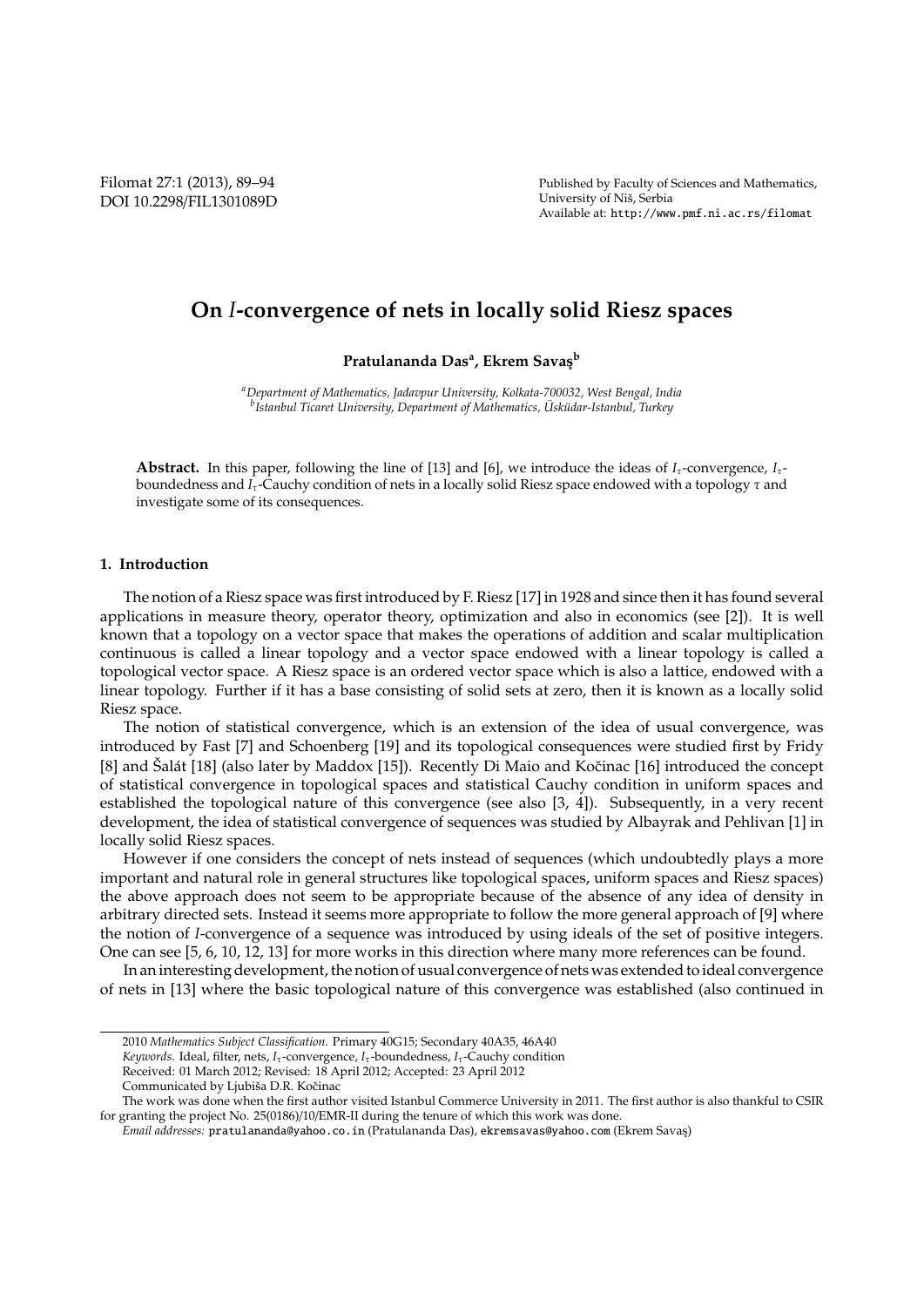[6]). As a natural consequence, in this paper, we introduce the idea of ideal-τ-convergence of nets in a locally solid Riesz space and study some of its properties by using the mathematical tools of the theory of topological vector spaces. It should be noted that our paper contains all results of [1] as special cases.

## **2. Preliminaries**

In this section we recall some of the basic concepts of Riesz spaces and ideal convergence of nets and interested readers can look into [2, 13, 20] for details.

**Definition 2.1.** Let *L* be a real vector space and let  $\leq$  be a partial order on this space. *L* is said to be an *ordered vector space* if it satisfies the following properties:

(i) If  $x, y \in L$  and  $y \le x$ , then  $y + z \le x + z$  for each  $z \in L$ .

(ii) If  $x, y \in L$  and  $y \le x$ , then  $\lambda y \le \lambda x$  for each  $\lambda \ge 0$ .

If in addition *L* is a lattice with respect to the partial ordering, then *L* is said to be a *Riesz space* (or a *vector lattice*).

For an element *x* of a Riesz space *L* the positive part of *x* is defined by  $x^+ = x \vee \theta$ , the negative part of *x* by  $x^- = (-x) \vee \theta$ , and the absolute value of *x* by  $|x| = x \vee (-x)$ , where  $\theta$  is the element zero of *L*.

A subset *S* of a Riesz space *L* is said to be *solid* if  $y \in S$  and  $|x| \le |y|$  imply  $x \in S$ .

A topology τ on a real vector space *L* that makes the addition and scalar multiplication continuous is said to be a linear topology, that is when the mappings

$$
(x, y) \to x + y \quad \text{(from } (L \times L, \tau \times \tau) \to (L, \tau))
$$

$$
(\lambda, x) \to \lambda x \quad \text{(from } (\mathbb{R} \times L, \sigma \times \tau) \to (L, \tau))
$$

are continuous, where  $\sigma$  is the usual topology on R. In this case the pair (*L*,  $\tau$ ) is called a topological vector space.

Every linear topology τ on a vector space *L* has a base N for the neighborhoods of θ satisfying the following properties:

a) Each  $V \in \mathcal{N}$  is a balanced set, that is  $\lambda x \in V$  holds for all  $x \in V$  and every  $\lambda \in R$  with  $|\lambda| \leq 1$ .

b)Each  $V \in \mathcal{N}$  is an absorbing set, that is for every  $x \in L$ , there exists a  $\lambda > 0$  such that  $\lambda x \in V$ .

c) For each *V* ∈ *N* there exists some  $W \in N$  with  $W + W \subset V$ .

**Definition 2.2.** ([2]) A linear topology τ on a Riesz space *L* is said to be *locally solid* if τ has a base at zero consisting of solid sets. A *locally solid Riesz space* (*L*, τ) is a Riesz space *L* equipped with a locally solid topology τ.

N*sol* will stand for a base at zero consisting of solid sets and satisfying the properties (a),(b) and (c) in a locally solid topology.

We now recall the following basic facts from [12] (see also [5, 6]).

A family *I* of subsets of a non-empty set *X* is said to be an ideal if (i) *A*, *B* ∈ *I* implies  $A ∪ B ∈ I$ , (ii) *A* ∈ *I*, *B* ⊂ *A* imply *B* ∈ *I*. *I* is called non-trivial if *I* ≠ { $\phi$ } and *X* ∉ *I*. *I* is admissible if it contains all singletons. If *I* is a proper non-trivial ideal, then the family of sets  $F(I) = \{M \subset X : M^c \in I\}$  is a filter on *X* (where *c* stands for the complement.) It is called the filter associated with the ideal *I*.

Throughout the paper (*D*,≥) will stand for a directed set and *I* a non-trivial proper ideal of *D*. A net is a mapping from *D* to *X* and will be denoted by  $\{s_\alpha : \alpha \in D\}$ . Let for  $\alpha \in D$ ,  $D_\alpha = \{\beta \in D : \beta \ge \alpha\}$ . Then the collection  $F_0 = \{A \subset D : A \supset D_\alpha \}$  for some  $\alpha \in D\}$  forms a filter in *D*. Let  $I_0 = \{A \subset D : A^c \in F_0\}$ . Then  $I_0$  is a non-trivial ideal of *D*.

A nontrivial ideal *I* of *D* will be called *D*-admissible if  $D_{\alpha} \in F(I)$   $\forall \alpha \in D$ .

**Definition 2.3.** A net { $s_\alpha : \alpha \in D$ } in a topological space  $(X, \tau)$  is said to be *I-convergent* to  $x_0 \in X$  if for any open set *U* containing  $x_0$ ,  $\{\alpha \in D : s_\alpha \notin U\} \in I$ .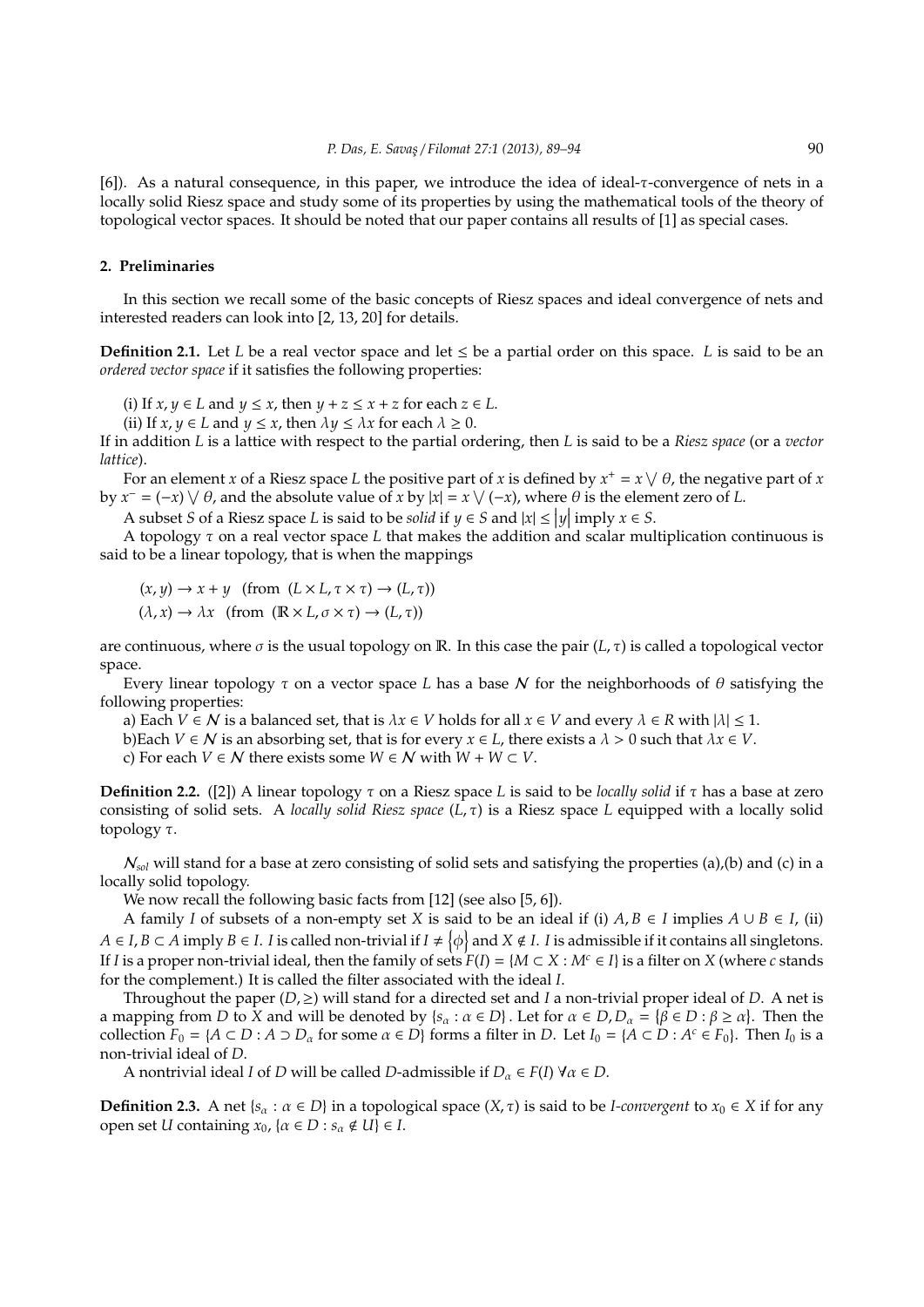### **3. Ideal topological convergence in locally solid Riesz spaces**

We first introduce our main definition.

**Definition 3.1.** Let  $(L, \tau)$  be a locally solid Riesz space and  $\{s_\alpha : \alpha \in D\}$  be a net in  $L$ .  $\{s_\alpha : \alpha \in D\}$  is said to be *ideal-τ*-convergent (*I*<sub>τ</sub>-convergent in short) to  $x_0$  ∈ *L* if for any τ-neighborhood *U* of zero, {α ∈ *D* :  $s_\alpha - x_0 \notin U$ } ∈ *I*. In this case we write  $I_{\tau}$ -lim  $s_{\alpha} = x_0$  ( or  $s_{\alpha} \rightarrow^{I_{\tau}} x_0$ ).

When  $I = I_d$  (the ideal of those subsets of N which have asymptotic density zero, see [7, 8, 16] for detailed definitions) and *D* = N, the notion of ideal-τ-convergence reduces to statistical-τ-convergence of sequences [1].

Example 3.2. In the locally solid Riesz space ( $\mathbb{R}^2$ ,  $\|\cdot\|$ ) with the Euclidean norm  $\|\cdot\|$  and coordinate ordering choose the neighborhood system  $\mathcal{N}_{x_0}$  of any point  $x_0 \in \mathbb{R}^2$ . It is known that  $\mathcal{N}_{x_0}$  is itself a directed set *D* with respect to inclusion. Take a proper non-trivial ideal *I* of *D* which contains  $I_0$  properly. Choose  $C \in I \setminus I_0$ . Let  ${s<sub>U</sub> : U \in D}$  be given by

$$
s_U \in U \ \forall \ U \in \mathcal{N}_{x_0} \setminus C
$$
  

$$
s_U = y_0 \ \forall \ U \in C
$$

where  $x_0 \neq y_0$ . Then it is easy to observe that { $s_U : U \in D$ } cannot converge to  $x_0$  usually but it  $I_\tau$ -converges to  $x_0$  as

$$
\{U\in D: s_U-x_0\notin U\}=C\in I
$$

for any τ-neighborhood *U* of zero, which does not contain  $y_0 - x_0$  (such neighborhoods exist because of Hausdorffness of  $\mathbb{R}^2$ ).

Note that the above example can be formulated in any Hausdorff locally solid Riesz space (*L*, τ) with a point  $x_0$  for which  $\mathcal{N}_{x_0}$  contains infinitely many members.

**Definition 3.3.** A net {*s*<sub>α</sub> : *α* ∈ *D*} is said to be *ideal-τ-bounded* (*I*<sub>τ</sub>-bounded) if for any τ-neighborhood *U* of zero there exists some  $\lambda > 0$  such that  $\{\alpha \in D : \lambda s_{\alpha} \notin U\} \in I$ .

**Definition 3.4.** A net { $s_\alpha : \alpha \in D$ } in a locally solid Riesz space (*L*,  $\tau$ ) is said to be *ideal-*τ*-Cauchy* (*I*<sub>τ</sub>-*Cauchy*) if for every  $\tau$ -neighborhood *U* of zero there exists a  $\beta \in D$  such that  $\{\alpha \in D : s_{\alpha} - s_{\beta} \notin U\} \in I$ .

**Theorem 3.5.** *A locally solid Riesz space is Hausdor*ff *if and only if every I*τ*-convergent net has a unique limit point for every D admissible ideal I.*

The proof readily follows from Theorems 1 and 2 of [13].

As in [13] we can also find the equivalent characterizations of limit points of sets and continuous mappings with respect to  $I<sub>\tau</sub>$ -convergence of nets.

**Theorem 3.6.** *Let*  $(L, \tau)$  *be a locally solid Riesz space and*  $\{s_\alpha : \alpha \in D\}$ ,  $\{t_\alpha : \alpha \in D\}$  *be two nets in L. Then (i)*  $I_{\tau}$ -lim  $s_{\alpha} = x_0 \Rightarrow I_{\tau}$ -lim  $as_{\alpha} = ax_0$  for each  $a \in R$ .  $(iii) I_{\tau}$ -lim  $s_{\alpha} = x_0$ ,  $I_{\tau}$ -lim  $t_{\alpha} = y_0 \Rightarrow I_{\tau}$ -lim $(s_{\alpha} + t_{\alpha}) = x_0 + y_0$ .

(i) Let *U* be a  $\tau$ -neighborhood of zero. Choose  $V \in \mathcal{N}_{sol}$  such that  $V \subset U$ . Since *I*-lim  $s_{\alpha} = x_{0}$ ,

 $\{\alpha \in D : s_{\alpha} - x_0 \in V\} \in F(I).$ 

Let  $|a| \leq 1$ . Since V is balanced,  $s_\alpha - x_0 \in V$  implies that  $a(s_\alpha - x_0) \in V$ . Hence we have

{α ∈ *D* : *s*<sup>α</sup> − *x*<sup>0</sup> ∈ *V*} ⊂ {α ∈ *D* : *as*<sup>α</sup> − *ax*<sup>0</sup> ∈ *V*} ⊂ {α ∈ *D* : *as*<sup>α</sup> − *ax*<sup>0</sup> ∈ *U*}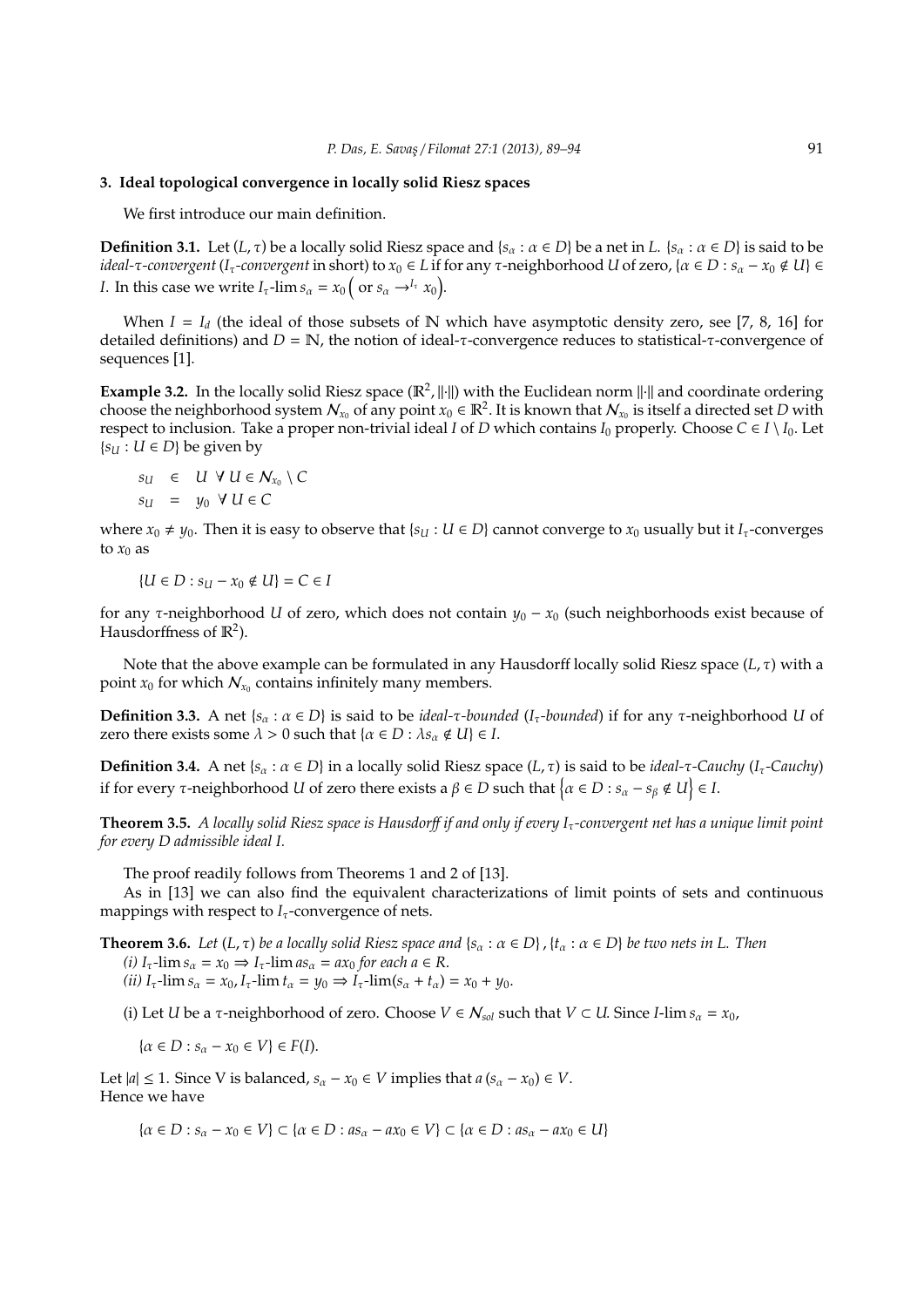and so

$$
\left\{\alpha\in D:as_{\alpha}-ax_{0}\in U\right\}\in F\left(I\right).
$$

Now let  $|a| > 1$  and as usual let  $[|a|]$  be the smallest integer greater than or equal to  $|a|$ . There exists a  $W \in \mathcal{N}_{sol}$ such that  $[|a|]$   $W \subset V$ . Since  $I_{\tau}$ -lim  $s_{\alpha} = x_0$ ,

*A* = { $\alpha$  ∈ *D* :  $s_{\alpha}$  −  $x_0$  ∈ *W*} ∈ *F* (*I*).

Then we have

 $|ax_0 - as_\alpha| = |a||x_0 - s_\alpha|$  ≤  $[|a|] |x_0 - s_\alpha|$  ∈  $[|a|] W ⊂ V ⊂ U$ 

for each  $\alpha \in A$ . Since the set *V* is solid, we have  $as_\alpha - ax_0 \in V$  and so  $as_\alpha - ax_0 \in U$  for each  $\alpha \in A$ . So we get

 $\{\alpha \in D : as_{\alpha} - ax_0 \in U\} \supset A$ 

and so it belongs to *F*(*I*). Hence  $I_{\tau}$ -lim  $as_{\alpha} = ax_0$  for every  $a \in \mathbb{R}$ .

(ii) Let *U* be an arbitrary  $\tau$ -neighborhood of zero. Choose  $V \in \mathcal{N}_{sol}$  such that  $V \subset U$ . Choose  $W \in \mathcal{N}_{sol}$ such that  $W + W \subset V$ . Since  $I_{\tau}$ -lim  $s_{\alpha} = x_0$  and  $I_{\tau}$ -lim  $t_{\alpha} = y_0$  so

 $A = {α ∈ D : s<sub>α</sub> − x<sub>0</sub> ∈ W} ∈ F(I)$ 

and

$$
B = \{ \alpha \in D : t_{\alpha} - y_0 \in W \} \in F(I).
$$

Then  $A \cap B \in F(I)$  and clearly

$$
(s_{\alpha} + t_{\alpha}) - (x_0 + y_0) = (s_{\alpha} - x_0) + (t_{\alpha} - y_0) \in W + W \subset V \subset U
$$

for each  $\alpha \in A \cap B$ . Hence we have

*A* ∩ *B* ⊂ { $\alpha \in D$  :  $(s_{\alpha} + t_{\alpha}) - (x_0 + y_0) \in U$ }

and so the set on the right hand side belongs to *F*(*I*). Hence  $I_{\tau}$ -lim  $(s_{\alpha} + t_{\alpha}) = x_0 + y_0$ .

**Theorem 3.7.** Let  $(L, \tau)$  be a locally solid Riesz space. Let  $\{s_\alpha : \alpha \in D\}$ ,  $\{t_\alpha : \alpha \in D\}$ ,  $\{v_\alpha : \alpha \in D\}$  be three nets such *that*  $s_\alpha \le t_\alpha \le v_\alpha$  *for each*  $\alpha \in D$ . If  $I_\tau$ -lim  $s_\alpha = I_\tau$ -lim  $v_\alpha = x_0$ , then  $I_\tau$ -lim  $t_\alpha = x_0$ .

*Proof.* Let *U* be an arbitrary  $\tau$ -neighborhood of zero. Choose  $V, W \in N_{sol}$  such that  $W + W \subset V \subset U$ . Now by our assumption

$$
A = \{ \alpha \in D : s_{\alpha} - x_0 \in W \} \in F(I)
$$

and

*B* = { $\alpha$  ∈ *D* :  $v_{\alpha}$  −  $x_0$  ∈ *W*} ∈ *F*(*I*).

Then  $A \cap B \in F(I)$  and for each  $\alpha \in A \cap B$ 

 $s_{\alpha} - x_0 \leq t_{\alpha} - x_0 \leq v_{\alpha} - x_0$ 

and so  $|t_\alpha - x_0| \le |s_\alpha - x_0| + |v_\alpha - x_0| \in W + W \subset V$ . Since *V* is solid so

$$
t_{\alpha}-x_0\in V\subset U.
$$

Hence  $A \cap B \subset \{ \alpha \in D : t_\alpha - x_0 \in U \}$  which implies that  $\{ \alpha \in D : t_\alpha - x_0 \in U \} \in F(I)$  and this completes the proof of the theorem.  $\square$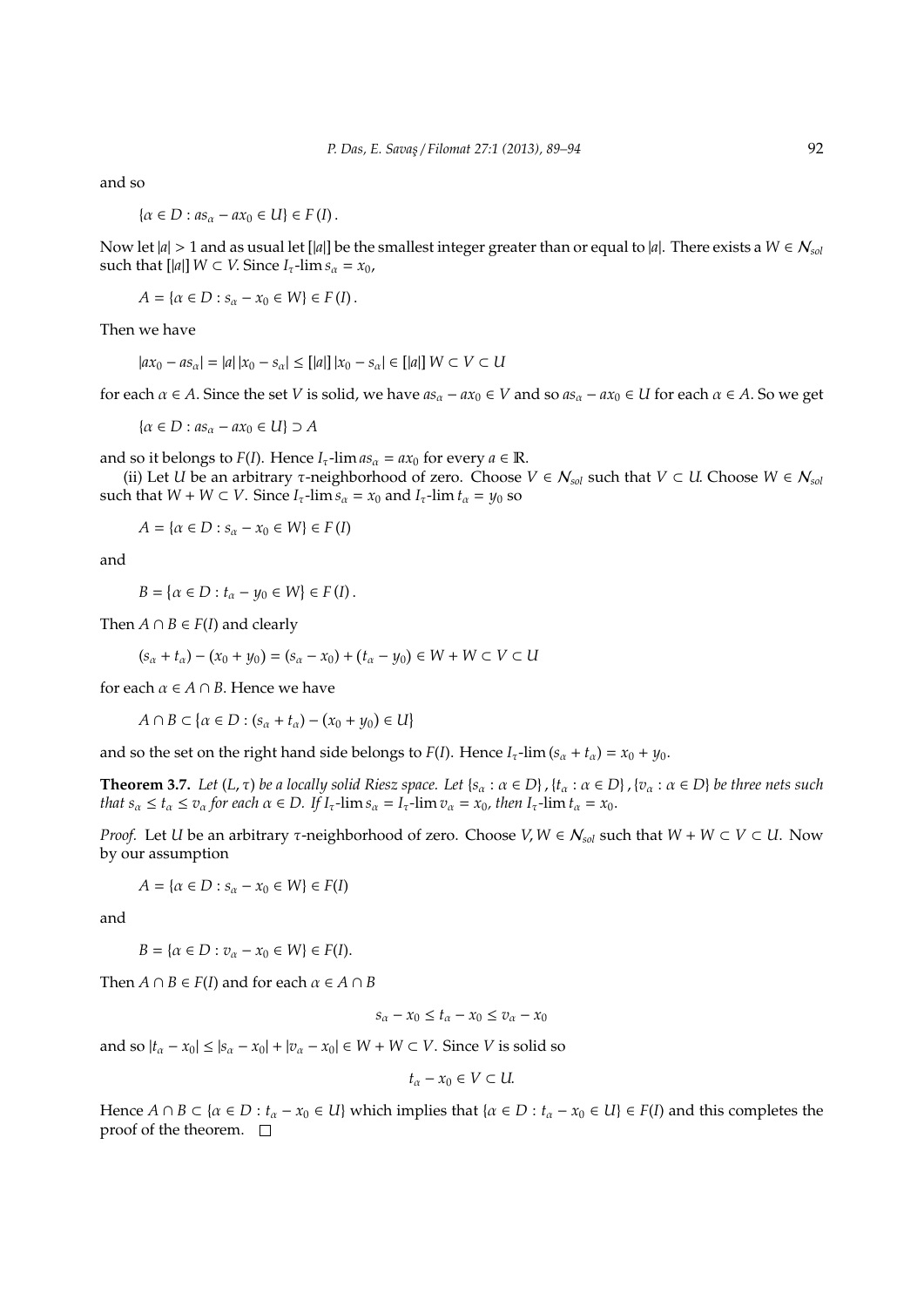**Theorem 3.8.** *If a net*  $\{s_\alpha : \alpha \in D\}$  *in a locally solid Riesz space*  $(L, \tau)$  *is*  $I_\tau$ -convergent, then it is  $I_\tau$ -bounded.

*Proof.* Let *I*<sub>τ</sub>-lim  $s_\alpha = x_0$ . Let *U* be an arbitrary *τ*-neighborhood of zero. Choose  $V, W \in \mathcal{N}_{sol}$  such that *W* + *W* ⊂ *V* ⊂ *U*. Now we have

 $C = {α ∈ D : s<sub>α</sub> − x<sub>0</sub> ∉ W} ∈ I.$ 

Since *W* is absorbing, there exists a  $\lambda > 0$  such that  $\lambda x_0 \in W$ . We can take  $\lambda \le 1$  since *W* is solid. Since *W* is balanced,  $s_\alpha - x_0 \in W$  implies that  $\lambda (s_\alpha - x_0) \in W$ . Then we have

 $\lambda s_{\alpha} = \lambda (s_{\alpha} - x_0) + \lambda x_0 \in W + W \subset V \subset U$ 

for every  $\alpha \in D \setminus C$ . Hence

 $\{\alpha \in D : \lambda s_{\alpha} \notin U\} \in I$ 

which shows that  $\{s_\alpha : \alpha \in D\}$  is  $I_\tau$ -bounded.  $\square$ 

**Theorem 3.9.** *If a net*  $\{s_\alpha : \alpha \in D\}$  *in a locally solid Riesz space is I<sub>τ</sub>-convergent, then it is I<sub>τ</sub>-Cauchy.* 

*Proof.* Let *I*<sub>τ</sub>-lim  $s_\alpha = x_0$  and let *U* be an arbitrary  $\tau$ –neighborhood of zero. Choose *V*,  $W \in N_{sol}$  such that *W* + *W* ⊂ *V* ⊂ *U*. Since *I*<sub>τ</sub>-lim  $s_\alpha = x_0$ , we have

 $C = \{ \alpha \in D : s_{\alpha} - x_0 \notin W \} \in I$ .

Then for any  $\alpha, \beta \in D \setminus C$ ,

 $s_{\alpha}$  − *s*<sub>β</sub> = *s*<sub>α</sub> − *x*<sub>0</sub> + *x*<sub>0</sub> − *s*<sub>β</sub> ∈ *W* + *W* ⊂ *V* ⊂ *U*.

Hence it follows that

 $\{\alpha \in D : s_{\alpha} - s_{\beta} \notin U\} \subset C$ 

where  $\beta \in D \setminus C$  is fixed. This shows the existence of  $\beta \in D$  for which

 $\{\alpha \in D : s_{\alpha} - s_{\beta} \notin U\} \in I.$ 

As this holds for each  $\tau$ -neighborhood *U* of zero, { $s_\alpha : \alpha \in D$ } is  $I_\tau$ -Cauchy.  $\Box$ 

**Theorem 3.10.** *For a net*  $\{s_\alpha : \alpha \in D\}$  *in a locally solid Riesz space L, the following are equivalent:* 

- *(1)*  $\{s_\alpha : \alpha \in D\}$  *is an I<sub>T</sub>*-Cauchy net.
- *(2) For every τ*-neighborhood U of zero, there exists  $A ∈ I$  such that  $β, α ∉ A$  implies that  $s<sub>β</sub> − s<sub>α</sub> ∈ U$ .
- *(3) For every τ*-neighborhood U of zero, {β ∈ *D* :  $E_β(U) \notin I$ } ∈ *I where*  $E_β(U) = {α ∈ D : s_α s_β ∉ U}$ *.*

*Proof.* (1)  $\implies$  (2) Let {*s<sub>a</sub>* :  $\alpha \in D$ } be an *I*<sub>τ</sub>-Cauchy net and let *U* be any  $\tau$ -neighborhood of zero. Choose *V*, *W* ∈  $N_{sol}$  such that  $W + W \subset V \subset U$ . There exists a  $\beta \in D$  such that  $\{\alpha \in D : s_\alpha - s_\beta \notin W\} \in I$ . Then  $\{\alpha \in D : s_\alpha - s_\beta \in W\} \in F(I)$ . Write  $A = \{\alpha \in D : s_\alpha - s_\beta \notin W\}$ . Clearly  $A \in I$  and  $\gamma, \alpha \notin A$  implies that  $s_y - s_\beta$  ∈ *W* and  $s_\alpha - s_\beta$  ∈ *W* and hence  $s_y - s_\alpha$  ∈ *W* + *W* ⊂ *V* ⊂ *U*.

(2)  $\Rightarrow$  (3) Let *U* be any *τ*-neighborhood of zero. By (2) there exists an *A*  $\in$  *I* such that  $v, \alpha \notin A$  implies  $s_v - s_\alpha \in U$ . We shall show that  $\{\beta \in D : E_\beta(U) \notin I\} \subset A$ . Let  $\beta \in D$  be such that  $E_\beta(U) \notin I$ . If possible let  $\beta \notin A$ . Since  $A \in I$  but  $E_\beta(U) \notin I$ , so  $E_\beta(U)$  is not a subset of A. Take  $\alpha \in E_\beta(U) \setminus A$ . Then  $s_\alpha - s_\beta \notin U$  by the definition of *E*<sub>β</sub> (*U*). But  $\alpha$ , β ∉ *A* implies  $s_{\alpha}$  −  $s_{\beta}$  ∈ *U*, a contradiction. This proves (3).

(3)  $\Rightarrow$  (1) Let *U* be any  $\tau$ -neighborhood of zero. By (3) { $\beta \in D$  :  $E_{\beta}(U) \notin I$ } ∈ *I*. Then { $\beta \in D$  :  $E_{\beta}(U) \in I$ } ∈ *F*(*I*). Since  $\phi \notin F(I)$ , so  $\{\beta \in D : E_{\beta}(U) \in I\} \neq \phi$ . Choose  $\beta_0 \in \{\beta \in D : E_{\beta}(U) \in I\}$ . Then  $\beta_0 \in D$  is such that  $E_{\beta_0}(U) = \left\{\alpha \in D : s_\alpha - s_{\beta_0} \notin U\right\} \in I$ . This proves (1).